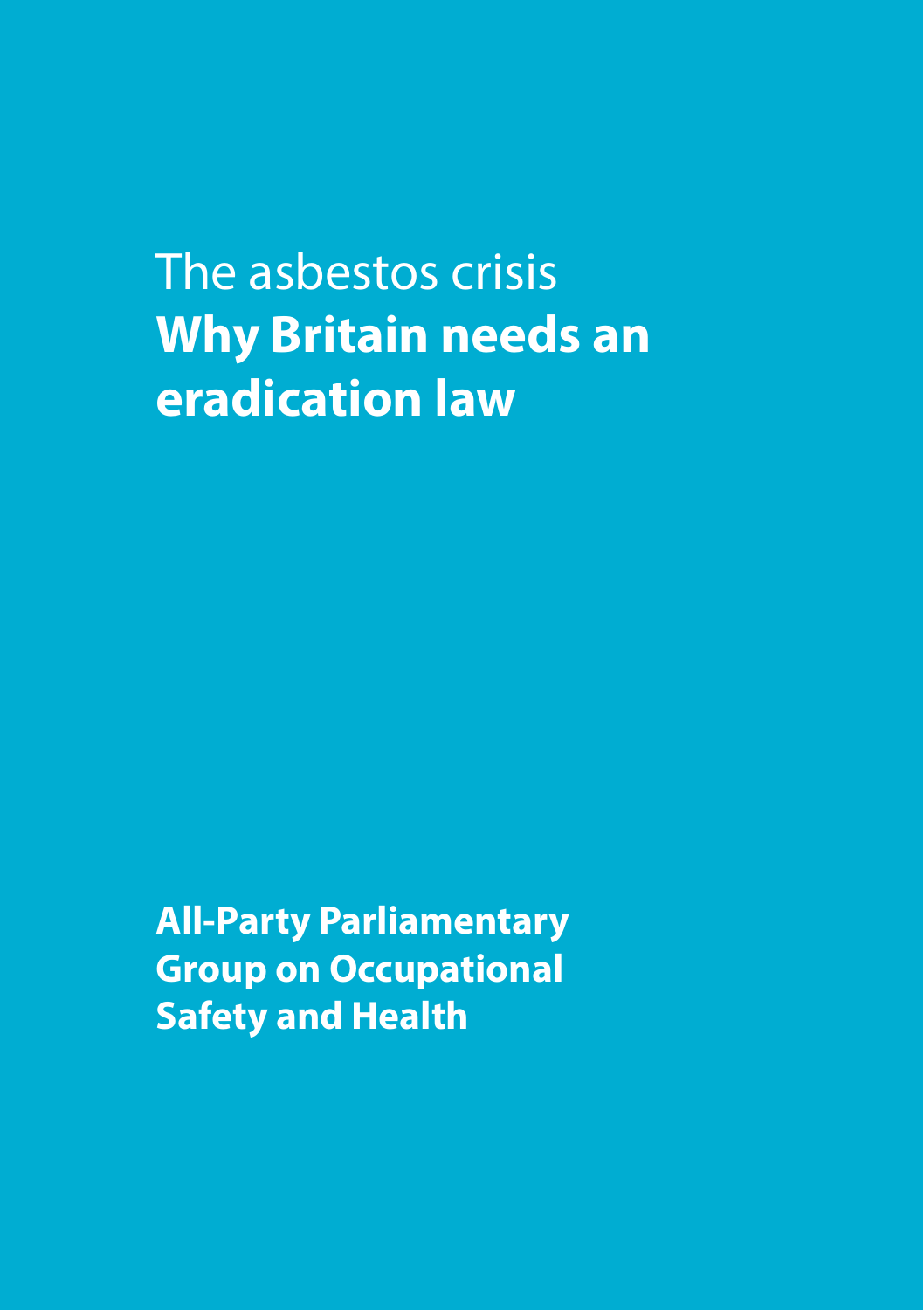The All-Party Parliamentary Group on Occupational Safety and Health believes that the time has come to put in place regulations requiring the safe, phased and planned removal of all the asbestos that still remains in place across Britain. Only that way can we ensure that future generations will not have to experience the same deadly epidemic from asbestos-related diseases that we suffer today.

#### **Background**

This year, according to official figures, 5,000 people in Britain are likely to die prematurely as a result of asbestos exposure. This is around three times the number of road accident deaths.

Almost all the people who are dying now were exposed to asbestos decades ago. Asbestos is now often wrongly seen as being a problem of the past as its importation and use has been banned since 1999.

However, asbestos is still with us and it is still as dangerous as ever. Asbestos- containing materials can be found in around half a million non-domestic premises (and probably around a million domestic ones). It is present in a range of different forms including lagging on pipes and boilers; sprayed asbestos on pipes and in voids; asbestos cement in the form of roofing, wall cladding, guttering, pipes, water tanks and corrugated sheets; insulating boards; tiling; textured wall coatings; and asbestos ropes and cloth. Often it is either hidden or has not been identified as asbestos.

This means that people are still being exposed to asbestos. It is often people who are working in maintenance, refurbishment or demolition, but people can, and do, become exposed simply by working in a building with asbestos, as fibres can become dislodged and breathed in.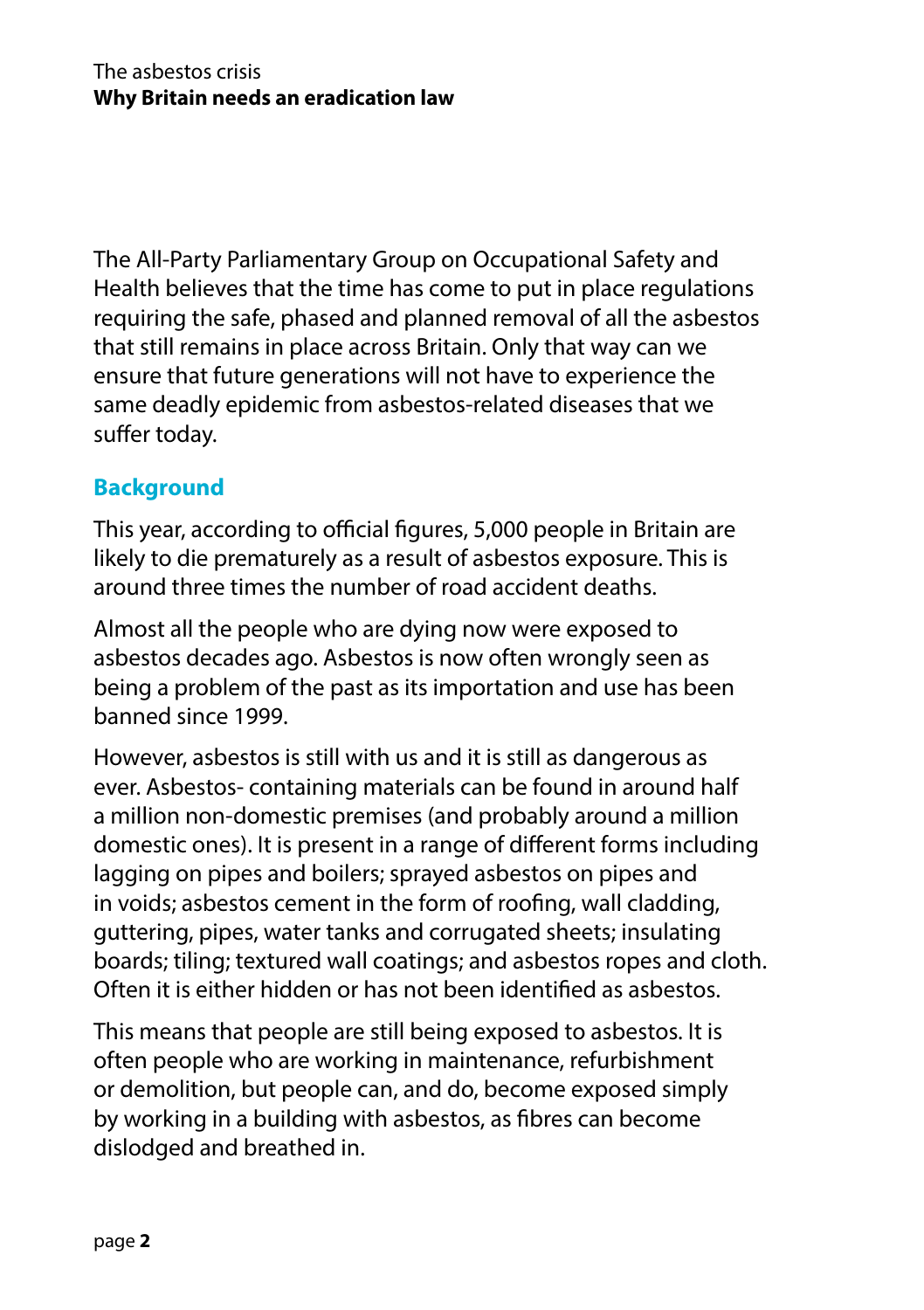# **Levels of mortality**

There are several different fatal diseases that result from asbestos exposure. The main ones are lung cancer, mesothelioma (which is a cancer of the lining of the lung or the abdominal cavity) and asbestosis, a long-term lung condition.

It is estimated there are around 2,000 lung cancer deaths a year caused by asbestos exposure<sup>i</sup>, although many campaigners believe that this is an underestimate. These deaths are considered to be a result primarily of the very high levels of exposure involved in activities such as asbestos spraying, lagging, etc. However, most of this kind of work was stopped in Britain by the 1980s, and the figures from lung cancer are slowly decreasing.

Yet deaths from mesothelioma, which can result from much lower exposure, continue to increase and in 2013 there were 2,538 deaths.ii Fatalities from asbestosis are also increasing. In 2012 there were 464 deaths where asbestosis was likely to have been contributory and in 2013 there were 900 newly assessed cases for Industrial Injuries Disablement Benefit.iii

An analysis of mesothelioma deaths shows that they are far more common amongst occupations such as carpenters, plumbers and electricians, but also occur amongst other workers with no history of work in the construction-related sector but who are likely to be affected through exposure in their workplace. This includes shopworkers, healthcare workers, telephone engineers, teachers and finance workers.iv

Around 85 per cent of mesothelioma deaths are a result of exposure at work, but some are due to exposure in the home. An unknown number of people may have developed mesothelioma as a result of exposure while at school. This is because asbestos is present in around 75 per cent of schools.<sup>v</sup>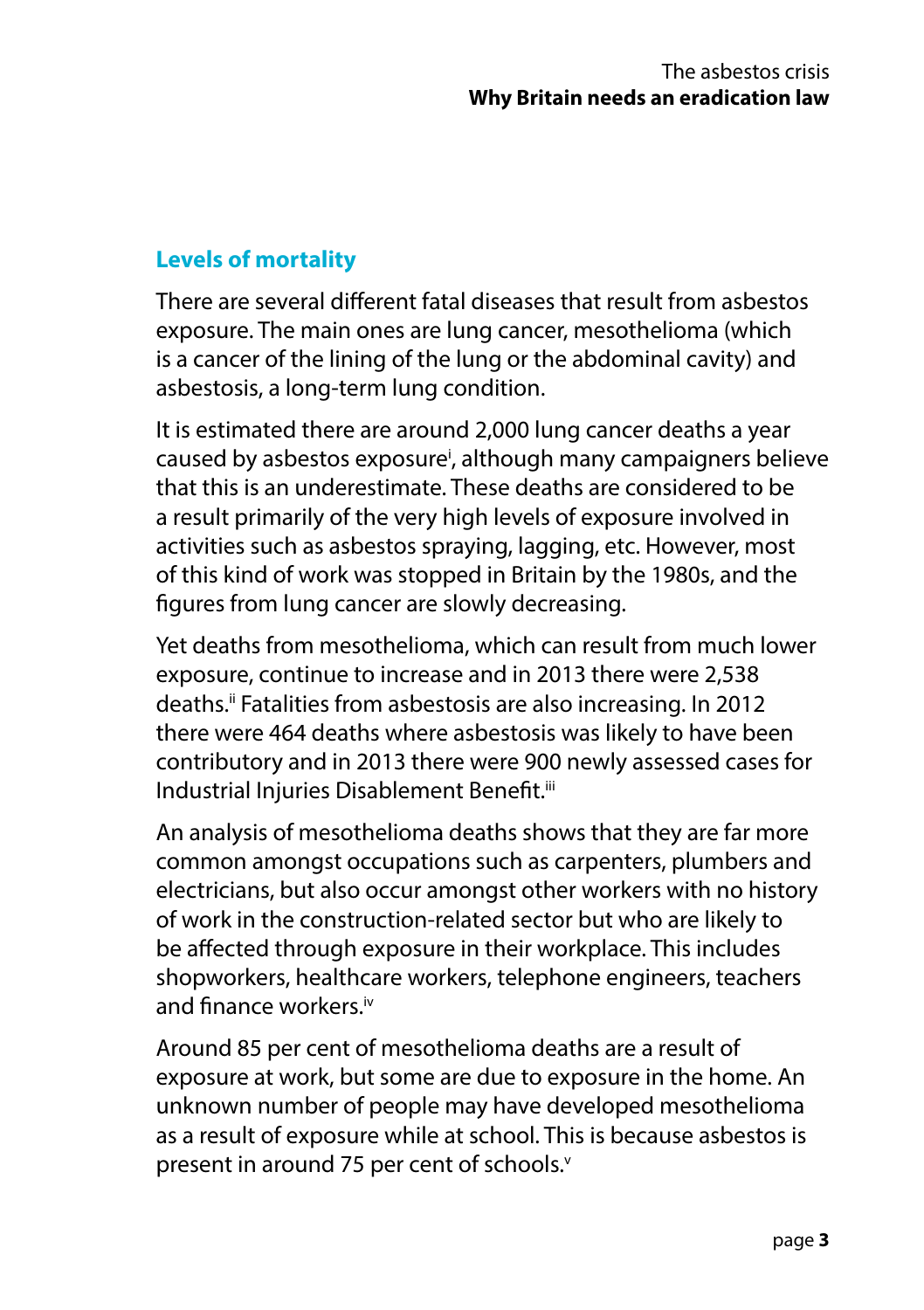There is no safe threshold of exposure to asbestos fibres. This means that the inhalation of small quantities, even over a short period, can lead to mesothelioma decades after exposure.<sup>vi</sup>

The Health and Safety Executive estimates that the number of deaths from mesothelioma is likely to continue to increase until around 2020 and then decline. This is because mesothelioma normally has a latency period of around 30–40 years and most exposure would have happened prior to the introduction of regulations restricting asbestos exposure and use in the 1970s and 1980s vii

Before the death rate declines in 2020, around a quarter of a million people in Britain will have died as a result of asbestos exposure. How many will die after that is dependent on what we do now. The estimates of a decline after 2020 depend on presumptions of exposure which, the HSE admits, "are particularly dependent on assumptions about certain model parameters for which there is no strong empirical basis – and in particular, the extent of population asbestos exposure after 1980."

Yet, there are no accurate figures for the levels of asbestos exposure since 1980, or any reason to believe that exposure will decline considerably over the coming decades unless action is taken to remove the cause of asbestos-related diseases, which is the presence of asbestos-containing materials.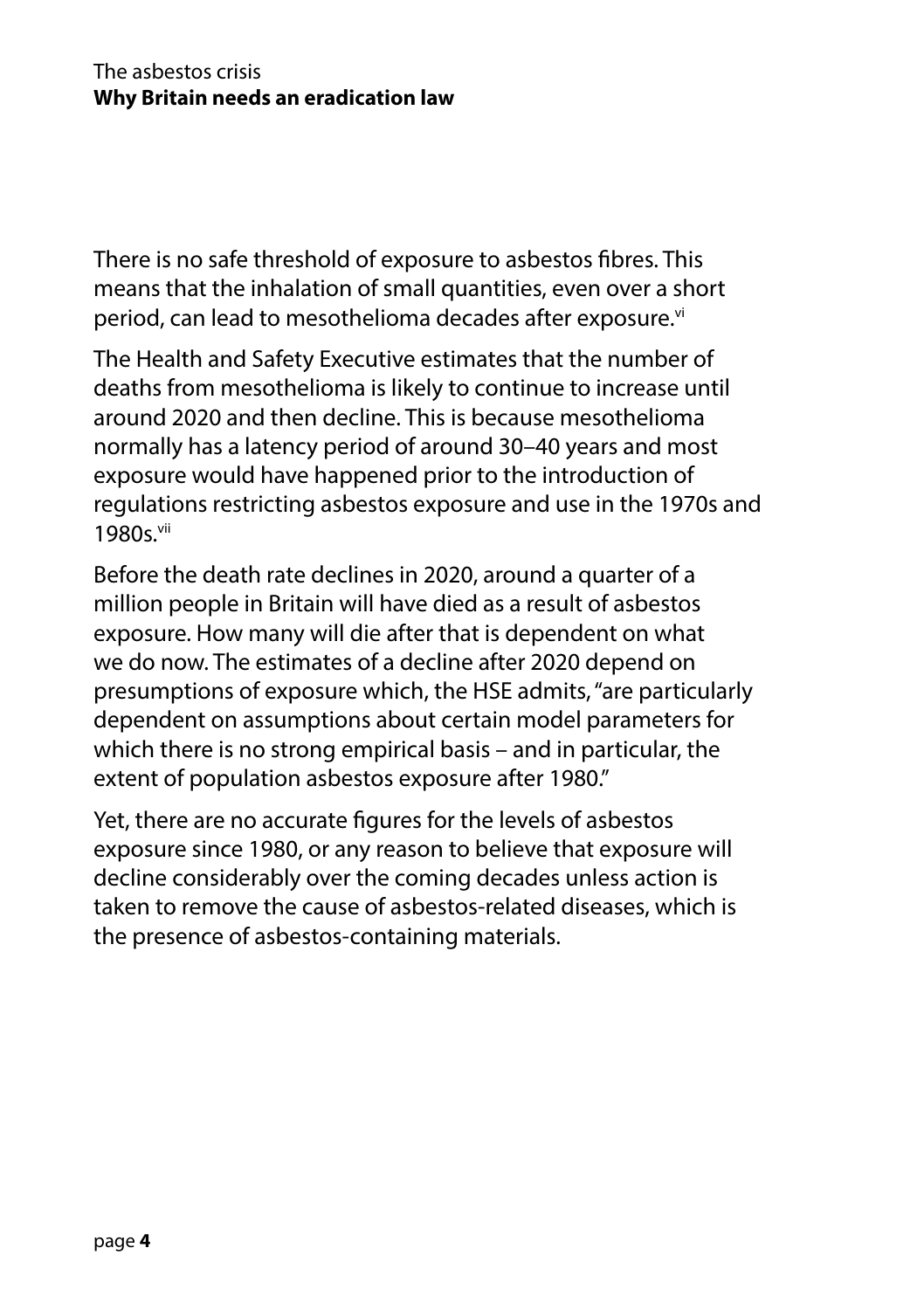# **Legal position**

The first major controls of asbestos were introduced in 1931, but only covered the asbestos manufacturing processes. In 1970 new regulations came into effect that covered other factories that used asbestos, including power stations and warehouses. Those regulations required better cleaning and the use of protective clothing. In 1985 some types of asbestos were banned from importation or use and further regulations were introduced two years later. By 1988 most of the processes that led to very heavy exposure, such as spraying, were banned, and the use of asbestos as a major building material ceased. The import, supply and use of almost all asbestos was not banned until 1999. However, there were still considerable amounts of asbestos to which people were being regularly exposed. From 2004 there was a specific duty on employers to manage existing asbestos, and in 2006 all the existing regulations were brought together into one single regulation that, with the addition of a few changes in 2012, applies today. This states that:

- If existing asbestos containing materials are in good condition and are not likely to be damaged, they may be left in place; their condition monitored and managed to ensure they are not disturbed.
- Those responsible for maintenance of non-domestic premises have a duty to manage the asbestos in them, to protect anyone using or working in the premises from the risks to health that exposure to asbestos causes.
- Before doing any building or maintenance work in premises that might contain asbestos, you need to identify where it is and its type and condition; assess the risks, and manage and control these risks.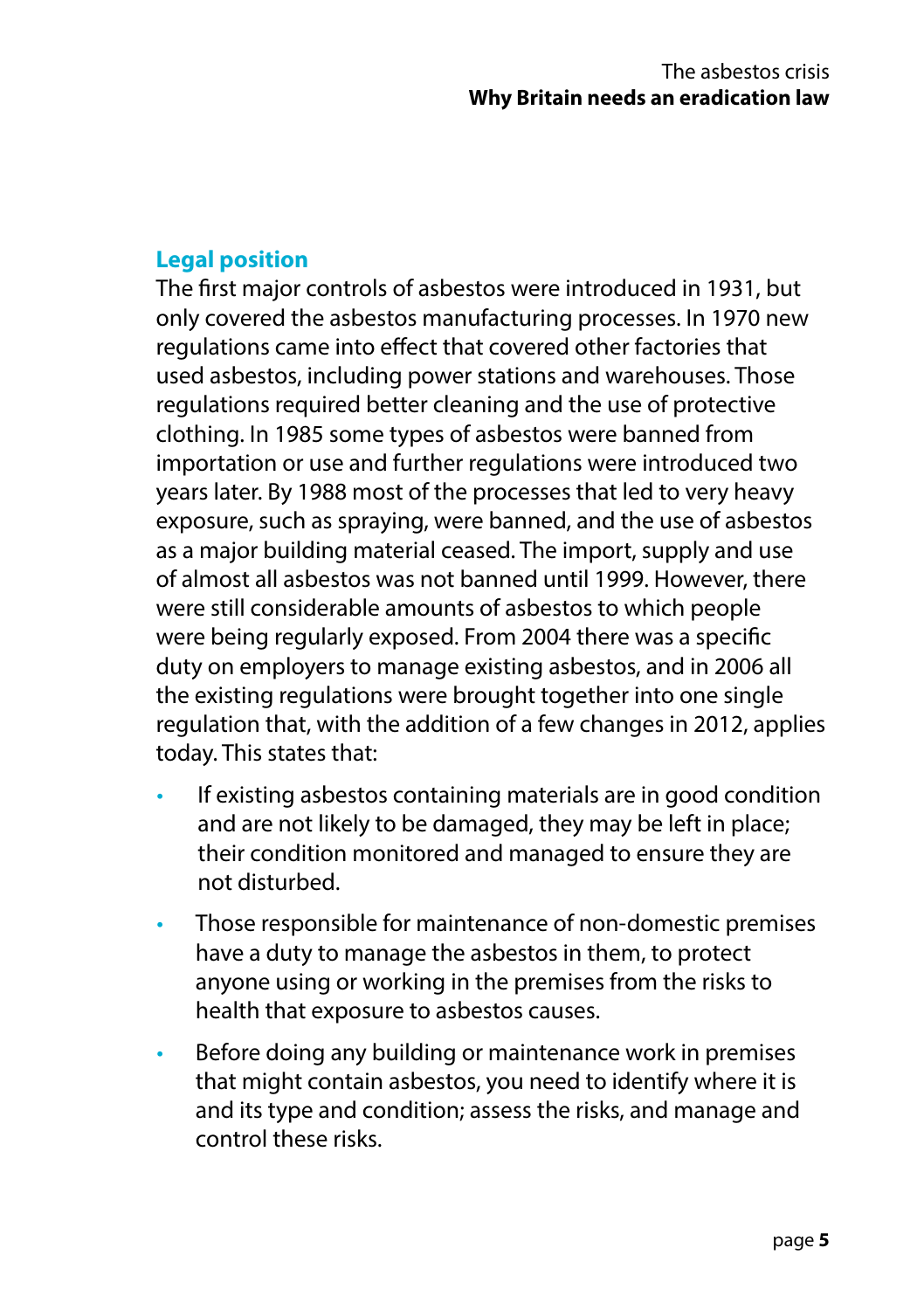- In most cases, work with asbestos needs to be done by a licensed contractor, but even non-licensed asbestos work requires effective controls.
- The control limit for asbestos is 0.1 asbestos fibres per cubic centimetre of air (0.1 f/cm3). The control limit is not a 'safe' level and exposure from work activities involving asbestos must be reduced to as far below the control limit as possible.
- Training is required for anyone liable to be exposed to asbestos fibres at work. This includes maintenance workers and others who may come into contact with or disturb asbestos (e.g. cable installers), as well as those involved in asbestos removal work.

#### **Levels of current exposure**

It is impossible to give a clear figure for the number of people who are exposed to asbestos today, or the levels they are exposed to. Although high exposure is now rare, the lower levels of exposure, which can lead to mesothelioma, are still happening on a daily basis. The HSE estimates that 1.3 million tradespeople are at risk of exposure, and they could come into contact with deadly asbestos on average more than 100 times a year.<sup>viii</sup>

Between 1950 and 1985 asbestos was used in millions of homes, workplaces and public buildings. It is estimated that as late as 1997 there were over 3,000 asbestos products on the market, ranging from paints and tiles to brake pads and resin toilet cisterns, but the main use was either as insulation or in the form of concrete cement, which was made into products such as corrugated roofing sheets and pipes. As a result it can be found in factories, homes, schools, shops, hospitals, offices, restaurants, etc.

It is estimated that over six million tonnes of asbestos fibres were importedinto Britain during the last century. The peak was in 1973 when 195,000 tonnes were imported.<sup>ix</sup> Most of this asbestos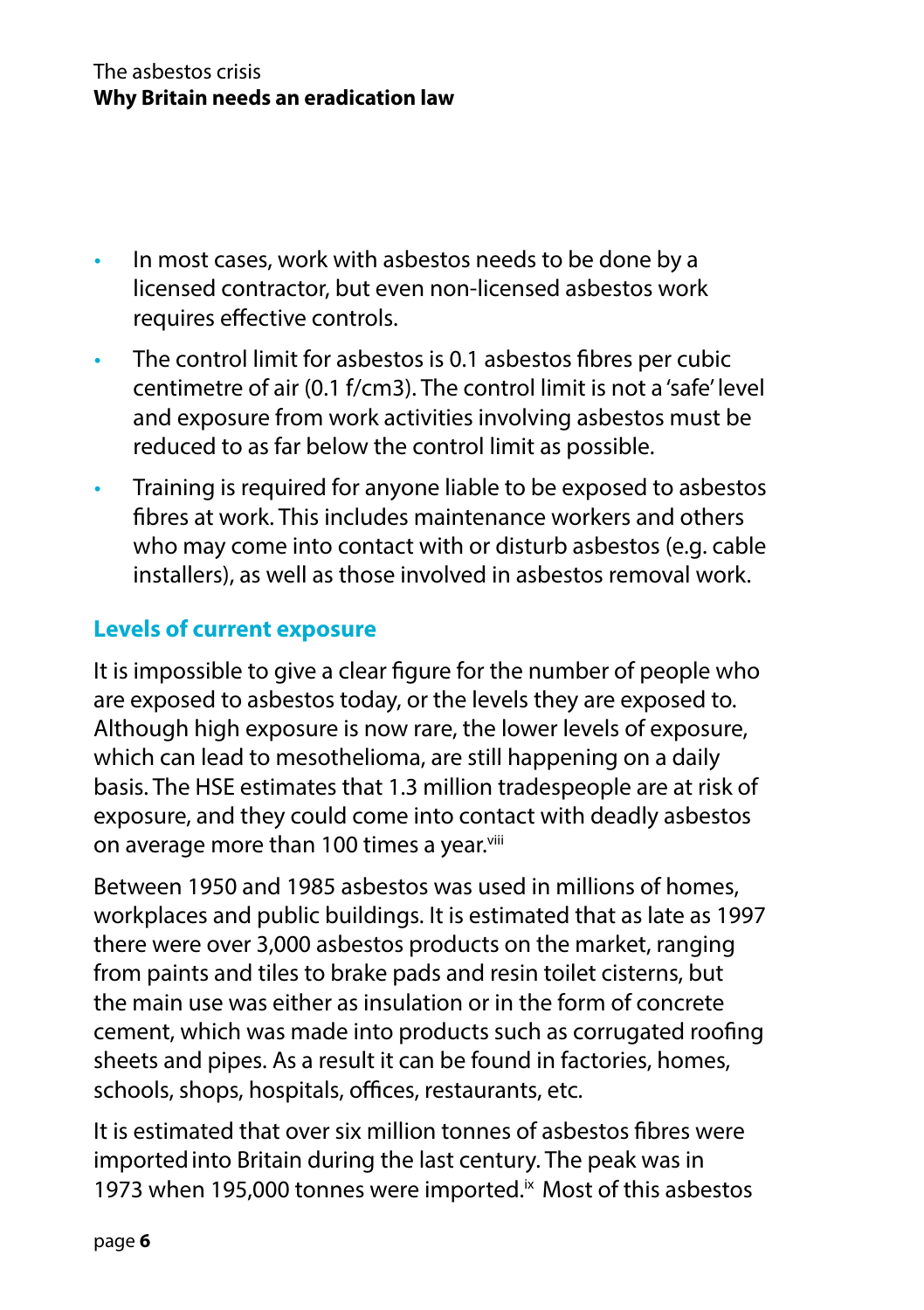is still there and it is likely that at least half a million commercial properties and a million domestic properties contain some form of the asbestos-containing material.

Provided the asbestos containing products are in good condition and are not likely to be disturbed during the normal use of the building, the current recommended action is to leave the material as it is and manage it in place. This has been the generally accepted practice in the past, but was always seen as a temporary measure. Yet 15 years after the introduction of a ban on its use, the vast majority of asbestos is still in place and poses a major hazard to both workers and the wider public. It is the view of the All-Party Parliamentary Group that retaining a policy of managing asbestos in place is no longer appropriate and must be changed.

It is extremely unlikely that asbestos is never going to be disturbed if it is left in place for decades. There can be few cupboards, boilers, wall panels and pipes that have had no work done on them since the 1970s, when asbestos use was at its peak. So it is very doubtful that most of the asbestos in buildings is going to lie undisturbed for the next twenty years, let alone the next hundred.

Despite the regulations calling for all premises to be surveyed and asbestos- containing materials to be regularly inspected and labelled, we know that this is not happening. A 2010 survey of 600 schools showed that only 28 per cent of respondents said the presence of asbestos-containing materials was clearly marked in the workplace. Where there was an asbestos-register, only one third of respondents were aware of its existence and only 20 per cent of the total sample confirmed that the register was shown to contractors before they commenced work.<sup>x</sup>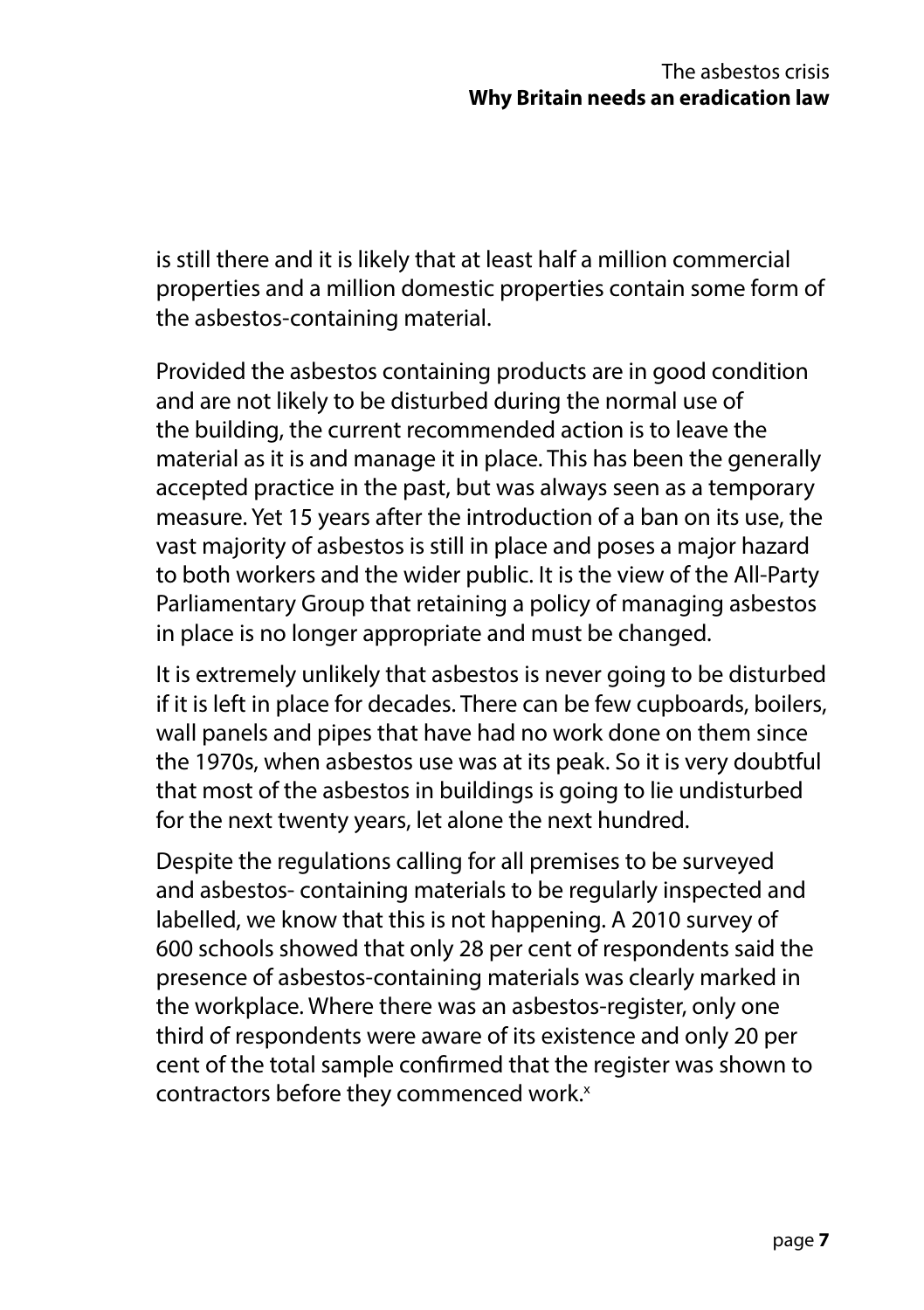This is particularly worrying because the Committee on Carcinogenicity has concluded that children may be more susceptible to develop mesothelioma as a result of exposure.<sup>xi</sup>

However, exposure to asbestos is not just a problem in schools as can be shown by the number of prosecutions of shops, local authorities, factories and others for allowing workers to become exposed. Yet these prosecuted are only a tiny proportion of the employers who put the lives of their workers at risk by exposing them to asbestos. The asbestos regulations, however good they are, simply are not being complied with. In workplaces across Britain, most asbestos-containing material remains unrecognised and even where it has been identified, accidental disturbances by contractors and others are commonplace. Asbestos can also be dislodged by everyday activities such as vibration.

In addition there is a clear lack of awareness amongst those most at risk. In 2014, when asked by the HSE, only 30 per cent of 500 tradespeople who were asked were able to identify all the correct measures for working safely with asbestos.<sup>xii</sup>

Plumbers, carpenters, electricians and builders can also be exposed by working in domestic premises as there is no requirement for homeowners to survey for asbestos.

One trade union alone, Unite, has a register of around 15,000 of its members who have reported being exposed to asbestos, and that is likely to be only the tip of the iceberg, as most workers who are exposed will not have been aware of it or have reported it. Need for an eradication programme

Simple regulations for managing asbestos in the workplace, however good, will never protect workers from risk. So long as asbestos is found in any place where someone could be exposed there will be a danger. The only way we will eradicate mesothelioma in Britain is by removing asbestos. That will not be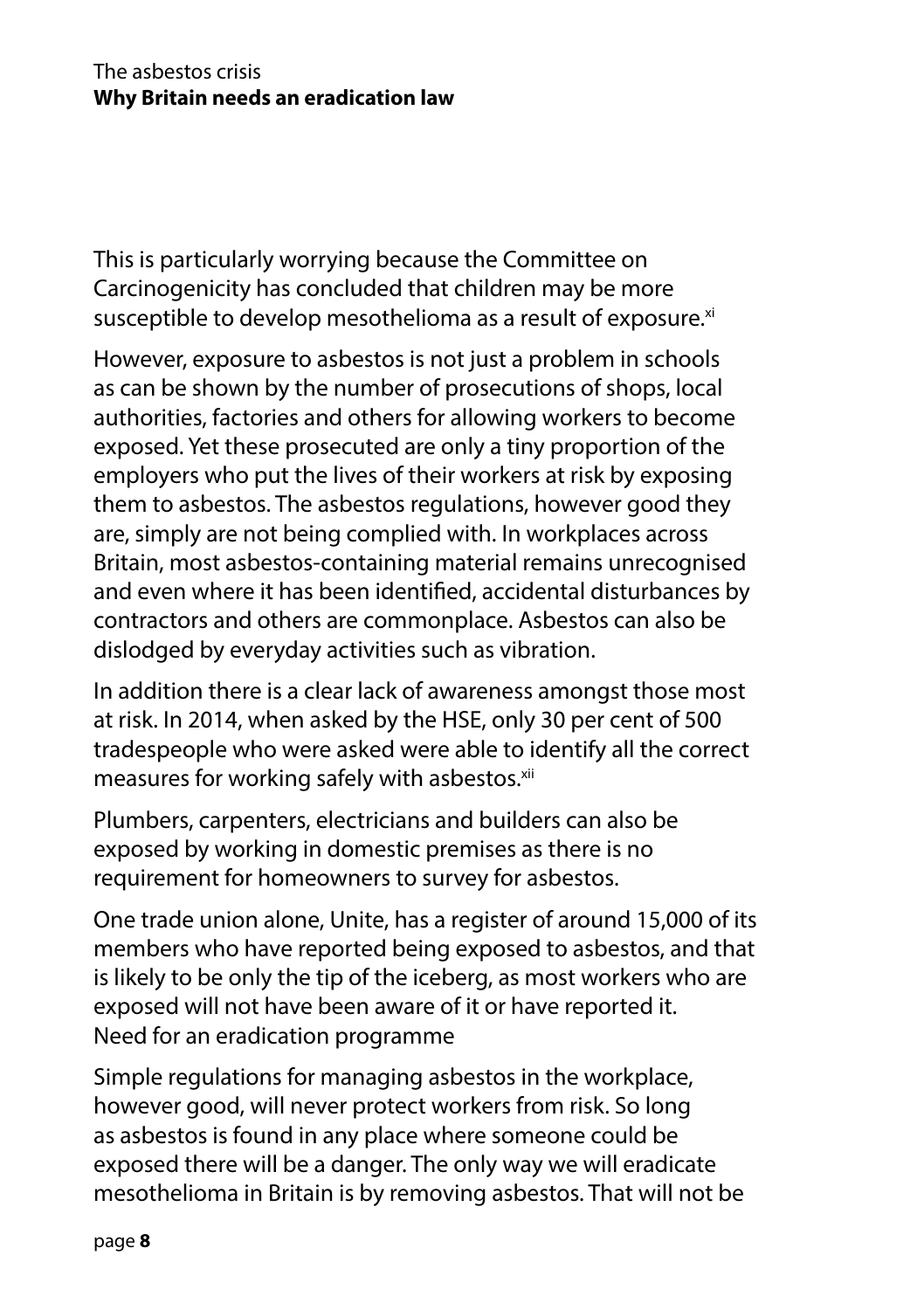easy and there is a need for a realistic timetable, but work towards that should start now.

Other countries are already developing eradication plans. In 2013, Australia set up an Asbestos Safety and Eradication Agency with the specific goal of removing asbestos from public and commercial buildings with a view to eliminating asbestos- related disease in the country.xiii Poland, which has 13 million tonnes of asbestos in place, has also made a commitment to remove all asbestos by 2032. The European Parliament has called for the removal of asbestos from all European public buildings by 2028.<sup>xiv</sup>

If we are to protect future generations from the risk of exposure to this deadly fibre, the All-Party Parliamentary Group believes that we need a new law on asbestos with a clear timetable for the eradication of asbestos in every single workplace in Britain.

It should include provisions to ensure that:

- All commercial, public, and rented domestic premises have to conduct, and register with the HSE, a survey done by a registered consultant which indicates whether asbestoscontaining material is present, and, if so, where it is and in what condition. The survey is to be completed no later than 2022.
- Where asbestos is identified in any premises, all refurbishment, repair or remedial work done in the vicinity of the asbestoscontaining material should include the removal of the asbestos. Where no such work takes place, or is planned within the foreseeable future, the duty holder must develop and implement a plan for the removal of all asbestos which ensures that removal is completed as soon as is reasonably practical, but certainly no later than 2035. In the case of public buildings and educational establishments, such as schools, this should be done by 2028.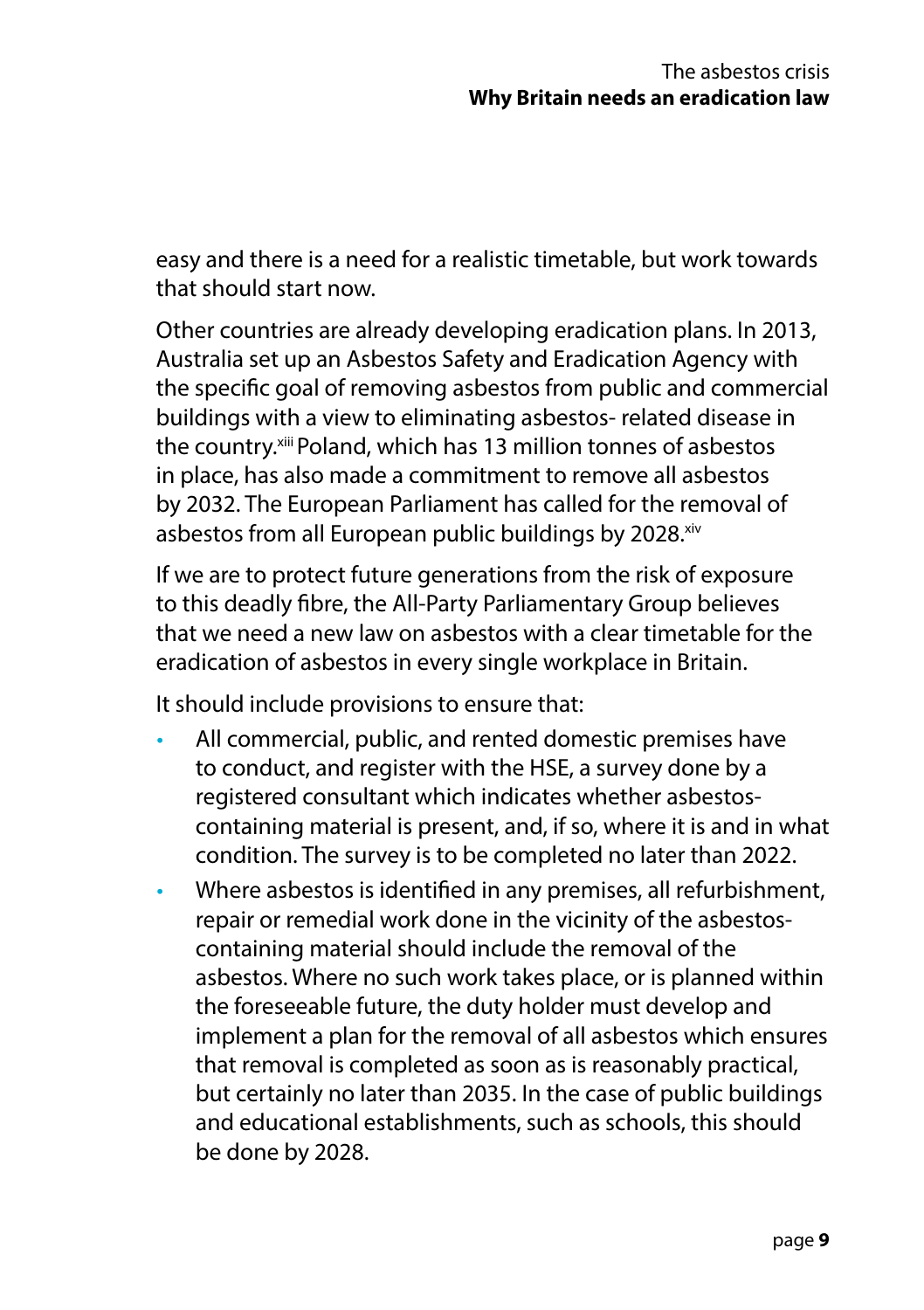- The HSE, local authorities and other enforcing agencies must develop a programme of workplace inspections to verify that all asbestos-containing material identified is properly marked and managed, and that asbestos eradication plans are in place and include, as part of the plan, an acceptable timeframe for the eradication. Resources should be made available to the enforcing agencies to ensure that they can ensure that all workplaces and public places are complying with the regulation relating to management and removal, and that disposal is being done responsibly and safely.
- Before any house sale is completed, a survey should be done which includes a survey of the presence of asbestos. Any asbestos-containing material should be labelled. Information on the presence of asbestos should be given to any contractor working on the house.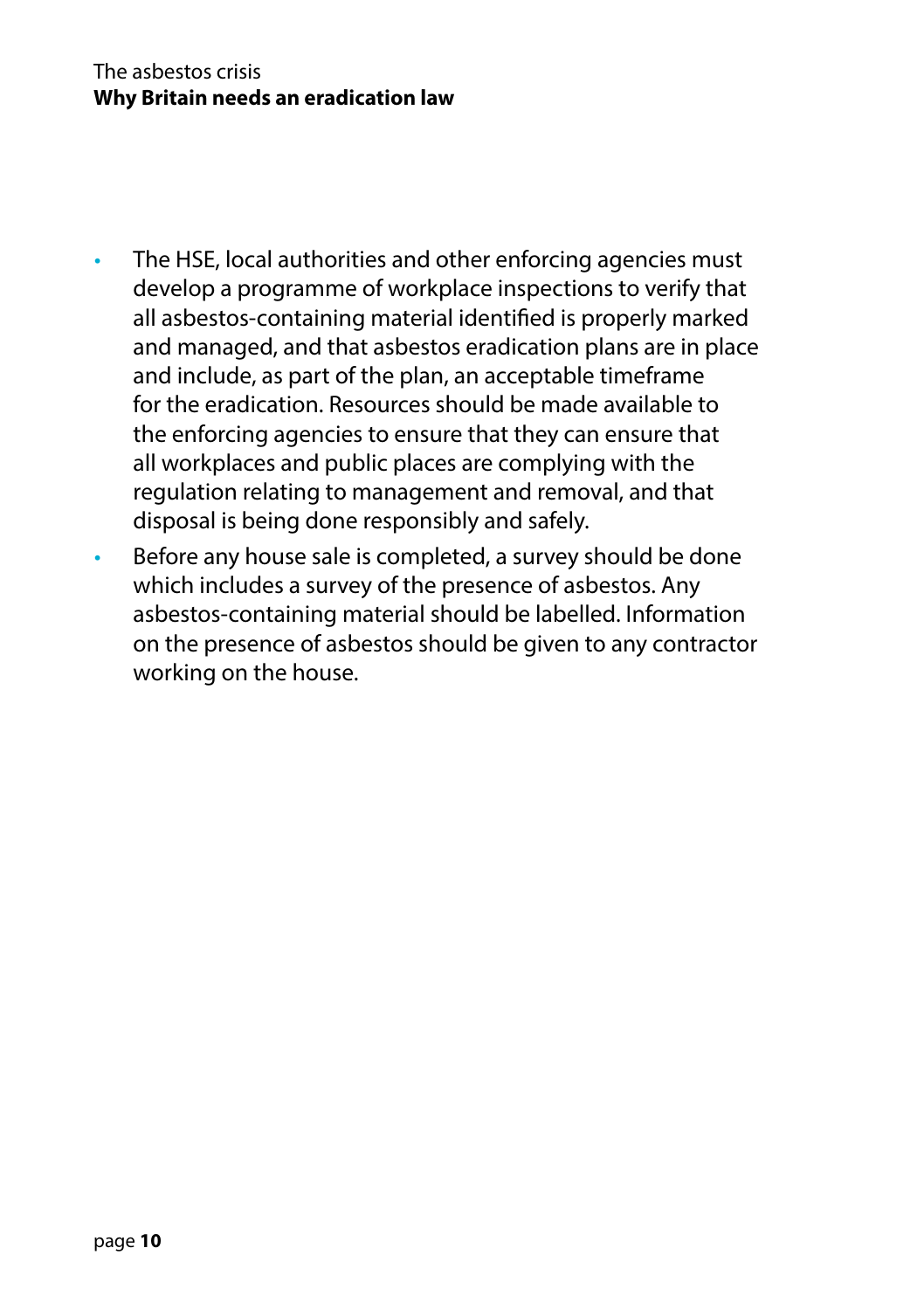### **References**

- i http://www.hse.gov.uk/Statistics/causdis/lungcancer/index.htm
- ii http://www.hse.gov.uk/Statistics/causdis/mesothelioma/index.htm
- iii http://www.hse.gov.uk/Statistics/causdis/asbestos.htm
- iv http://www.hse.gov.uk/statistics/causdis/mesothelioma/mortality-by occupation-2002-2010.pdf
- v http://www.asbestosexposureschools.co.uk/pdfnewslinks AiSreportonASBESTOSINSCHOOLS.pdf
- vi http://www.who.int/occupational\_health/publications/draft.WHO.policy.paper. on.asbestos.related.diseases.pdf
- vii http://www.hse.gov.uk/Statistics/causdis/mesothelioma/mesothelioma.pdf
- viiihttp://press.hse.gov.uk/2014/1-3-million-tradespeople-at-risk-from-dangersof-asbestos/
- ix http://www.nationalasbestossurveys.com/history-and-facts/
- x http://www.asbestosexposureschools.co.uk/pdfnewslinks/APPG%20 booklet%2017%20Mar%202014%20Asbestos%20in%20schools.pdf
- xi http://www.asbestosexposureschools.co.uk/pdfnewslinks/INCREASING%20 MESOTHELIOMA%20DEATHS%20AMONGST%20SCHOOL%20STAFF%20 AND%20FORMER%20PUPILS%20%2017%20JAN%2015.pdf
- xii http://press.hse.gov.uk/2014/1-3-million-tradespeople-at-risk-from-dangers of-asbestos/
- xiii http://www.comlaw.gov.au/Details/C2013A00058
- xiv http://www.europarl.europa.eu/sides/getDoc.do?pubRef=-//EP// TEXT+REPORT+A7-2013-0025+0+DOC+XML+V0//EN